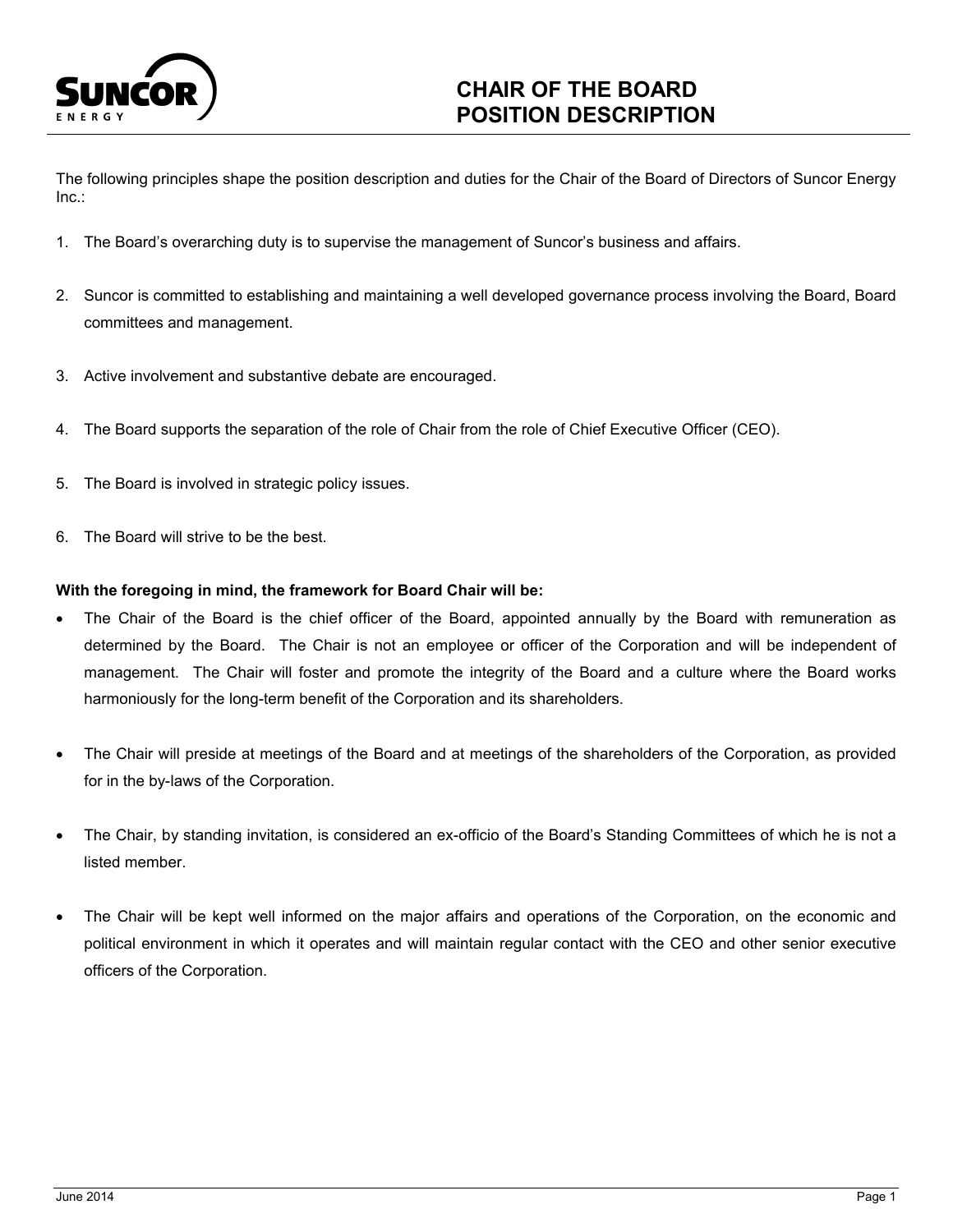

## **The accountabilities of the Chair include:**

#### **Shareholder Meetings**

- Subject to the by-laws, chair all shareholder meetings.
- Review and approve minutes of all shareholder meetings.

#### **Manage the Board**

- Subject to the by-laws, chair all Board meetings.
- Provide leadership to the Board.
- In conjunction with the Governance Committee, ensure that processes to govern the Board's work are effective to enable the Board to exercise oversight and due diligence in the fulfillment of its mandate.
- Identify guidelines for the conduct and performance of directors.
- Manage director performance.
- With the assistance of the corporate secretary and CEO, oversee the management of Board administrative activities (meeting schedules, agendas, information flow and documentation).
- Facilitate communication among directors.
- Attend committee meetings as deemed appropriate.
- Review and approve minutes of all Board meetings prior to presentation to the Board for approval.

#### **Develop a More Effective Board**

- Working with the Governance Committee, plan Board and Board committee composition, recruit directors, and plan for director succession.
- Working with the Governance Committee, participate in the Board effectiveness evaluation process and meet with individual directors to provide constructive feedback and advice.
- Review any change in circumstance of individual directors and determine whether directors' other commitments conflict with their duties as directors of Suncor; review requests from the CEO to sit on the Board of Directors of outside business organizations.
- Review and approve requests from directors under the Board's Directors Continuing Education Policy.

#### **Work with Management**

- Support and influence strategy.
- With the assistance of the Human Resources and Compensation Committee, lead the Board in evaluating the performance of the CEO.
- Review the CEO's expenses on a quarterly basis.
- Build relationships at the senior management level.
- Provide advice and counsel to the CEO.